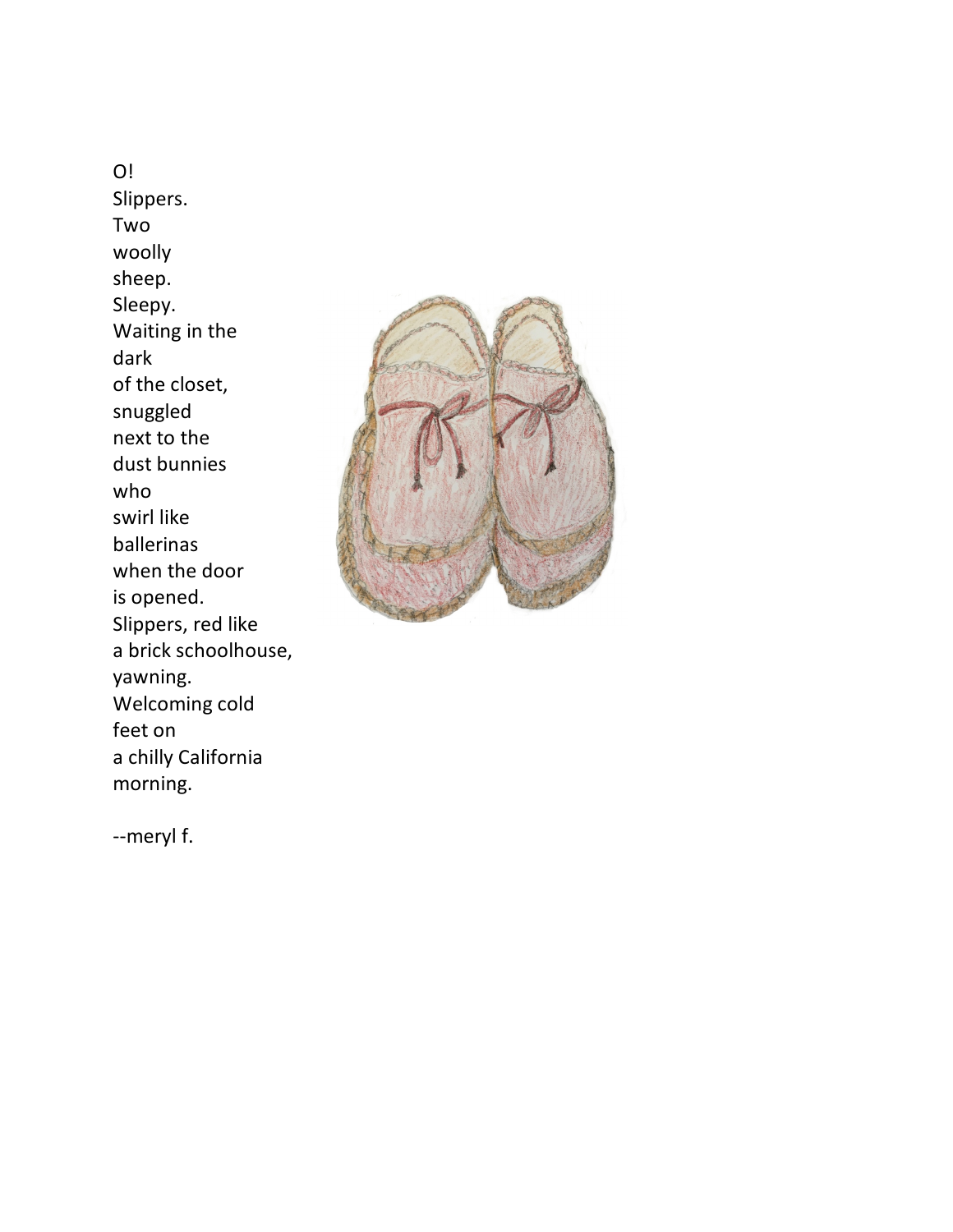## **Ode to the Avocado**

A shining green egg, unripe. Heavy and useless as a rock in my fruit bowl. But, patience.

When your dinosaur skin is the Green-black of midnight groves, And your flesh is a palm inside my own: Perfection.

In the orchards of my memory, Rats and raccoons are sleek deities growing fat on your tree-fall offerings. Even our old shepherd has a creamy green patina around her panting grin.

Centuries before you became the starlet of spendy brunches, you fed the morning star of ancient skies, the feast of Quetzalcoatl, your cool leaves greener than his feathered tail

And here you are still, ripening slowly in my kitchen until I can scoop up that momentary blessing your perfect alchemy, sun and bee and rain and time, your green miracle.

--Theresa P.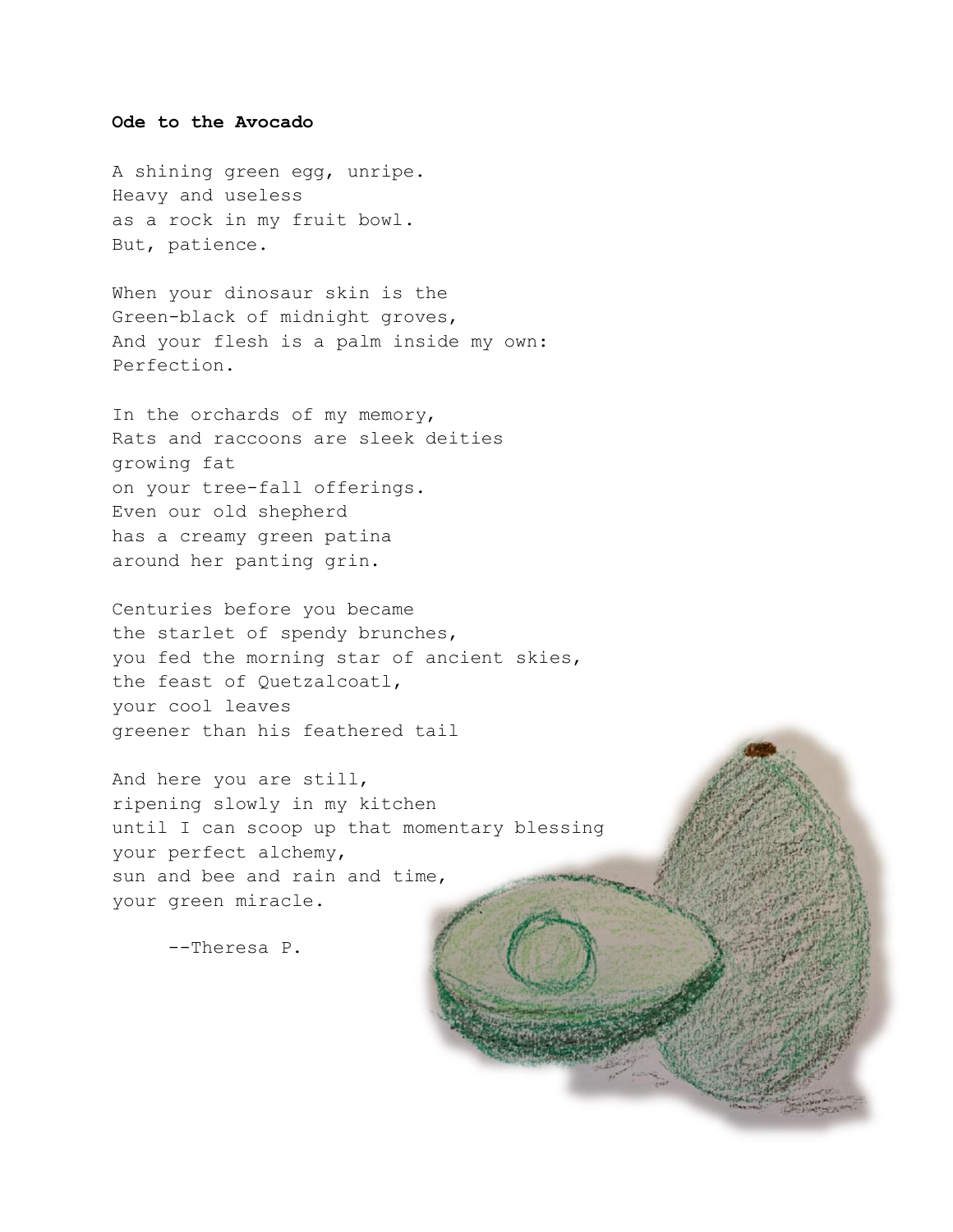## *Ode to My Friday Coffee Mug*

On Monday morning, I see it there behind the stack, waiting patiently, knowing there is time for it to settle in and feel the comfort of other mugs around.

The others wait anxiously as if for an audition or waiting to get picked for a dodgeball team.

But Friday coffee mug knows there is no competition. For it knows how its presence alone gives me hope throughout the week and greets me at the finish line no matter how we got there.

We've been through a lot. From Christmas mornings to all day chats, embracing my lipstick stains as permanent additions to its humble appearance. With stains that rim the top with the shapes and colors of my adulthood above a Forest green pine tree, like lights or prayer flags blessing the tree with years of shelter.

The mug that has caught floods of tears, mixing them gently into the dark roast as if to say the taste is still great.

Tuesday to Thursday is one in the same. It hears the daily chit chat separated by a wood cabinet, catching words like "arts" and "privilege" sometimes with high tones, sometimes with low.

Each day it says goodbye to another mug near it until it stands alone. But when the cabinet opens on Friday morning, it sees its loyal friend smiling. Both made it through the week, and there is peace.